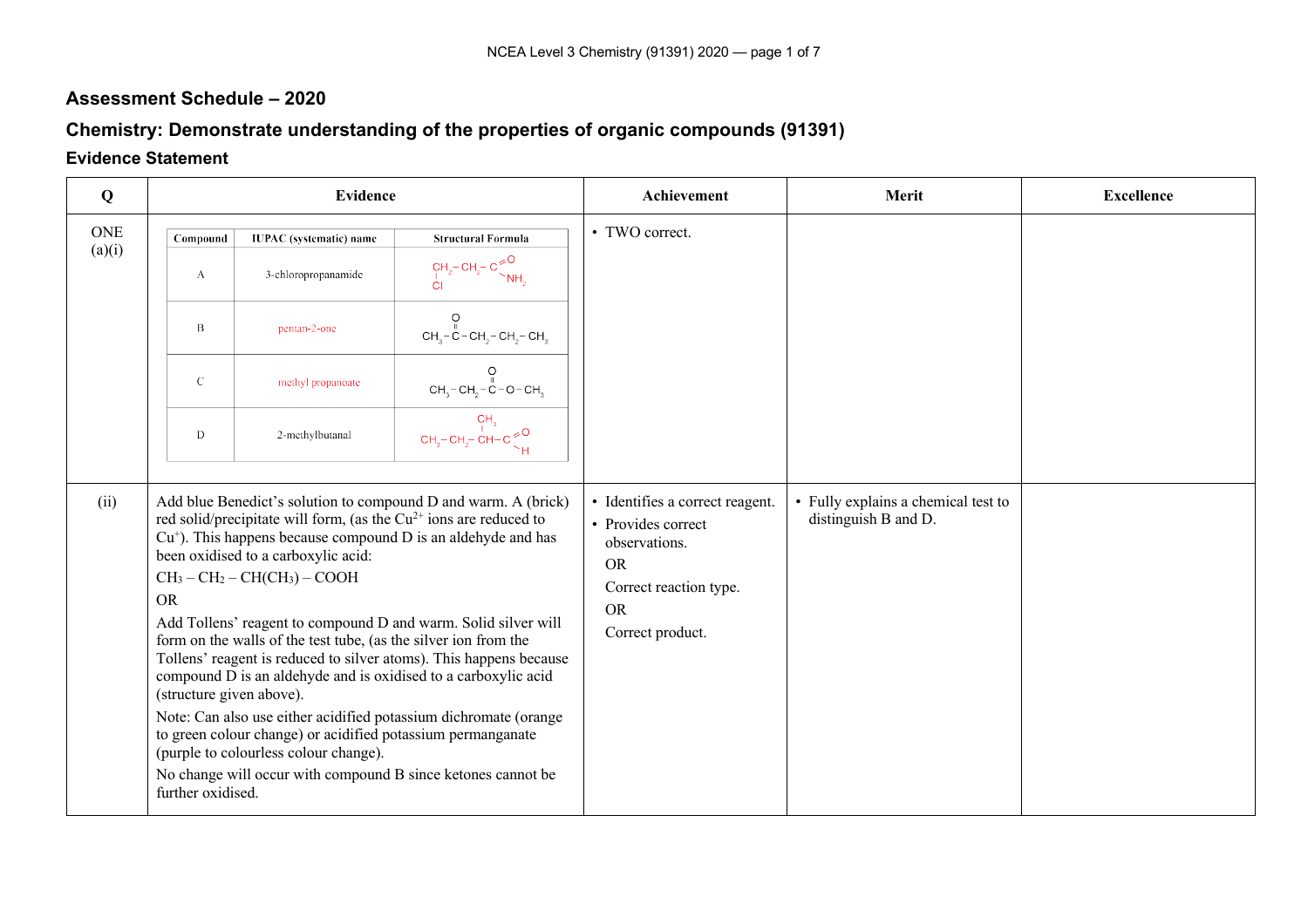| (b) |                          | $CH_3$ – CH <sub>2</sub> – CH <sub>2</sub> – CH <sub>2</sub> Br<br>KOH(aq)<br>$CH_3$ - $CH_2$ - $CH_2$ - $CH_2$ OH<br>$\int Cr_2O_7^{2-}/H^*$ or $MnO_4^-/H^*$<br>$CH_3$ - $CH_2$ - $CH_2$ - $COOH$<br>$\vert$ soci <sub>2</sub><br>$CH3-CH2-CH2-COCl$ | • ONE step of reaction<br>scheme correct.                   | • TWO steps of reaction scheme<br>correct.                 | • Complete reaction scheme with<br>all organic products, reagents,<br>and any conditions correct. |
|-----|--------------------------|--------------------------------------------------------------------------------------------------------------------------------------------------------------------------------------------------------------------------------------------------------|-------------------------------------------------------------|------------------------------------------------------------|---------------------------------------------------------------------------------------------------|
| (c) | Organic                  | <b>Structural formula</b>                                                                                                                                                                                                                              | • ONE structure correct.<br><b>OR</b>                       | • TWO structures correct.<br><b>OR</b>                     | • ALL structures correct.                                                                         |
|     | molecule<br>$\mathbf{s}$ | CH <sub>3</sub><br>$CH2=C-CH-CH3$<br>OH                                                                                                                                                                                                                | TWO structures correct<br>following on from incorrect<br>S. | THREE structures correct<br>following on from incorrect S. |                                                                                                   |
|     | T                        | CH <sub>3</sub><br>$CH_2 = C - C - CH_3$<br>O                                                                                                                                                                                                          |                                                             |                                                            |                                                                                                   |
|     | $\sf U$                  | CH <sub>3</sub><br>$CH_2$ -CH-CH-CH <sub>3</sub><br>OH<br>OH                                                                                                                                                                                           |                                                             |                                                            |                                                                                                   |
|     | $\mathbf{V}$             | CH <sub>3</sub><br>$CH_3$ – C – CH – CH <sub>3</sub><br>OH OH                                                                                                                                                                                          |                                                             |                                                            |                                                                                                   |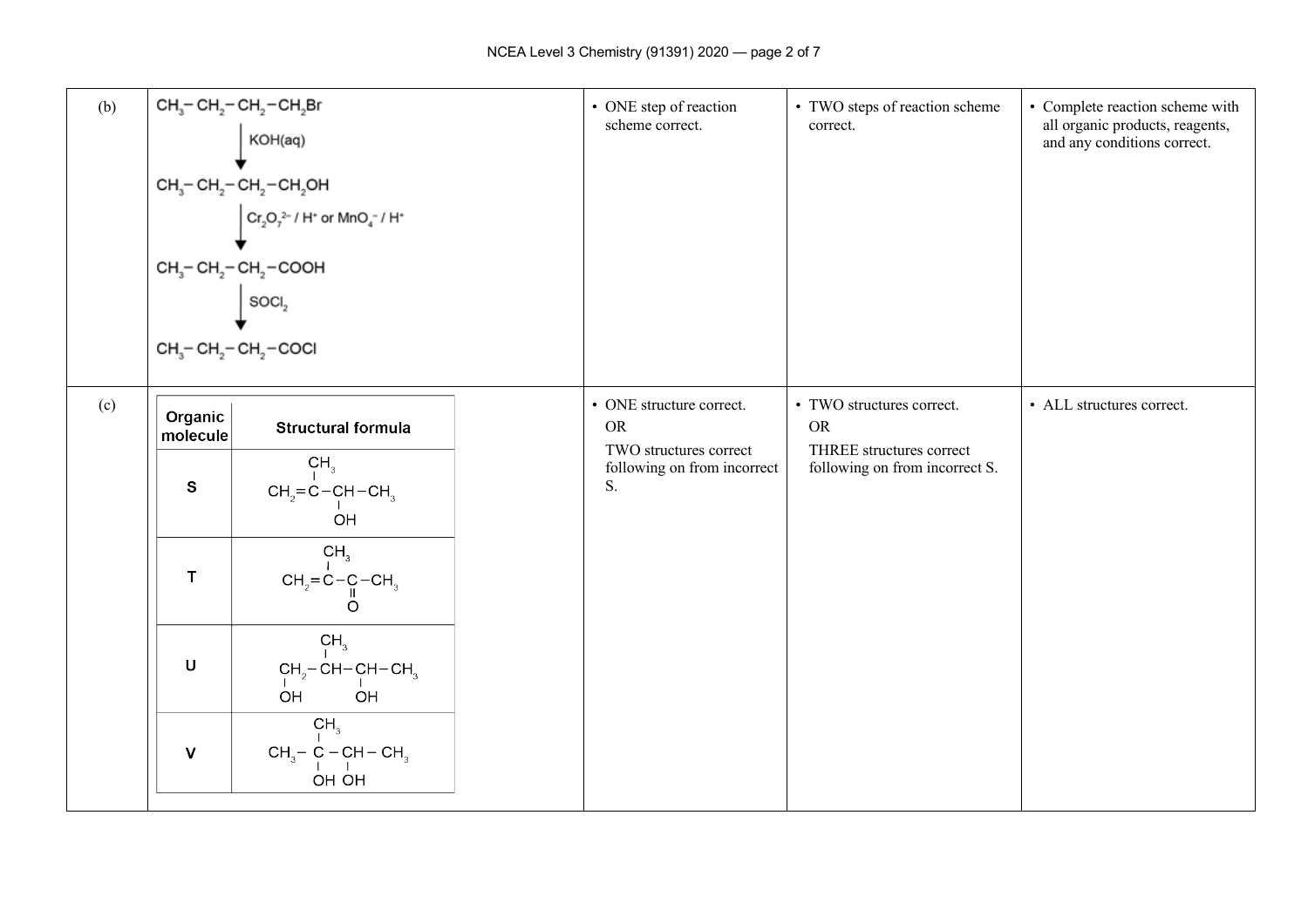| NØ                                    | N1 | <b>NIA</b><br>14Z | ЮJ | A4 | M <sub>5</sub> | M6 | E7                                                         | E8 |
|---------------------------------------|----|-------------------|----|----|----------------|----|------------------------------------------------------------|----|
| No response;<br>no relevant evidence. | 1a | ∠a                | Ja | 4a | 2m             | 3m | 2e, but allow minor<br>error / omission in one<br>question | ∠⊂ |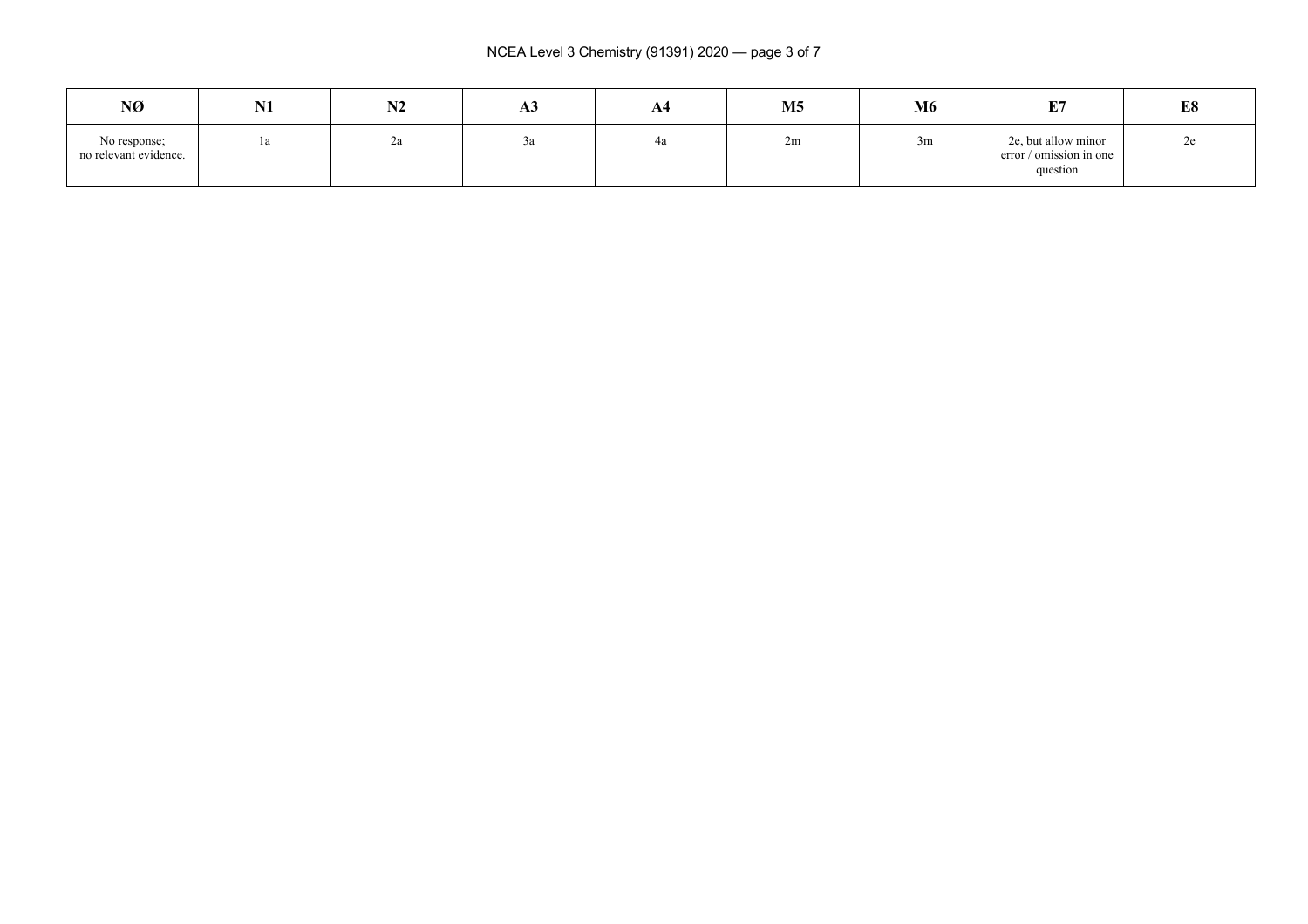| Q             | Evidence                                                                                                                                                                                                                                                                                                                                                                                                                                                                                                                                                                                                                                                                                                                                                                                           | Achievement                                                                                                                                                       | Merit                                                                                                                                                                  | <b>Excellence</b>                                                                                                                                                                                           |
|---------------|----------------------------------------------------------------------------------------------------------------------------------------------------------------------------------------------------------------------------------------------------------------------------------------------------------------------------------------------------------------------------------------------------------------------------------------------------------------------------------------------------------------------------------------------------------------------------------------------------------------------------------------------------------------------------------------------------------------------------------------------------------------------------------------------------|-------------------------------------------------------------------------------------------------------------------------------------------------------------------|------------------------------------------------------------------------------------------------------------------------------------------------------------------------|-------------------------------------------------------------------------------------------------------------------------------------------------------------------------------------------------------------|
| TWO<br>(a)(i) | OH<br><b>OH</b><br>$H_3C$ $H_4C$ $\left(\frac{1}{H_1}CH_2Br\right)$ $BrH_2C$ $\frac{1}{H_1}CH_3$ $CH_3$                                                                                                                                                                                                                                                                                                                                                                                                                                                                                                                                                                                                                                                                                            | • Recognises tetrahedral<br>arrangement about<br>asymmetric carbon<br>atom.                                                                                       | • Both 3-D images drawn<br>correctly, identifies<br>asymmetric carbon, and<br>explains how<br>enantiomers could be<br>distinguished.                                   |                                                                                                                                                                                                             |
| (ii)<br>(iii) | 1-bromopropan-2-ol exists as enantiomers as it has an asymmetric carbon atom, i.e. a<br>carbon which is attached to four different atoms or groups of atoms. In this case, carbon<br>2 is the asymmetric carbon. (This makes the molecule chiral.)<br>The enantiomers can be distinguished since they rotate plane polarised light in opposite<br>direction.                                                                                                                                                                                                                                                                                                                                                                                                                                       | • Identifies presence of<br>asymmetric carbon.<br>OR.<br>Recognises an<br>appropriate property to<br>distinguish enantiomers.                                     |                                                                                                                                                                        |                                                                                                                                                                                                             |
| (b)           | Add water to all three liquids. Only butanoyl chloride will vigorously react and produce<br>steamy fumes of $HCl(g)$ . This is a substitution/hydrolysis reaction and will form<br>butanoic acid, CH <sub>3</sub> -CH <sub>2</sub> -CH <sub>2</sub> -COOH.<br>Add sodium carbonate solution to the remaining two liquids. Only butanoic acid will<br>produce bubbles of $CO2(g)$ . This is an acid-base reaction and produces sodium<br>butanoate, CH <sub>3</sub> -CH <sub>2</sub> -CH <sub>2</sub> -COO <sup>-</sup> Na <sup>+</sup> .<br>Add acidified potassium permanganate to the remaining liquid. The butan-2-ol will turn<br>the purple potassium permanganate colourless. This is an oxidation reaction and<br>produces butanone, CH <sub>3</sub> -CH <sub>2</sub> -CO-CH <sub>3</sub> . | • States TWO<br>observations.<br>• Identifies TWO of the<br>reaction types occurring.<br><b>OR</b><br>One correct structural<br>formula of an organic<br>product. | • Identifies correct tests<br>and observations for<br>TWO liquids plus ONE<br>correct reaction type and<br>ONE correct structural<br>formula of an organic<br>product. | • Develops a valid<br>procedure to identify all<br>THREE liquids including<br>correct tests.<br>observations, reaction<br>types, and at least TWO<br>correct structural<br>formulae of organic<br>products. |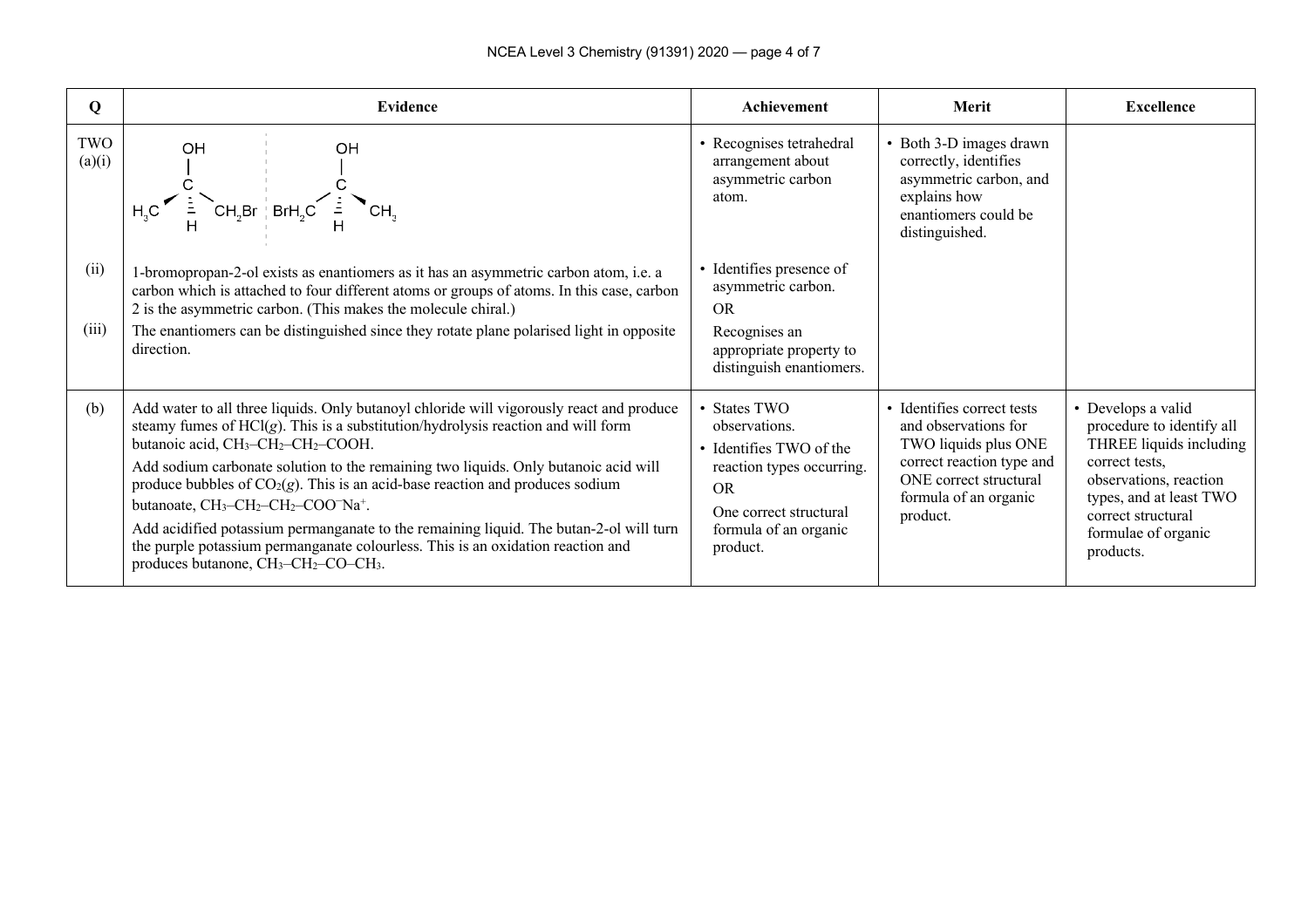

| NØ                                    | <b>BI4</b><br>17 T | <b>BIA</b><br>NZ | ĀЭ | A4 | M <sub>5</sub> | M6 | E/H<br><u>ا تا</u>                                      | E8 |
|---------------------------------------|--------------------|------------------|----|----|----------------|----|---------------------------------------------------------|----|
| No response;<br>no relevant evidence. | la                 | ∠a               | Ju | 4a | 2m             | 3m | 2e, but allow minor<br>error / omission in one<br>part. | 2e |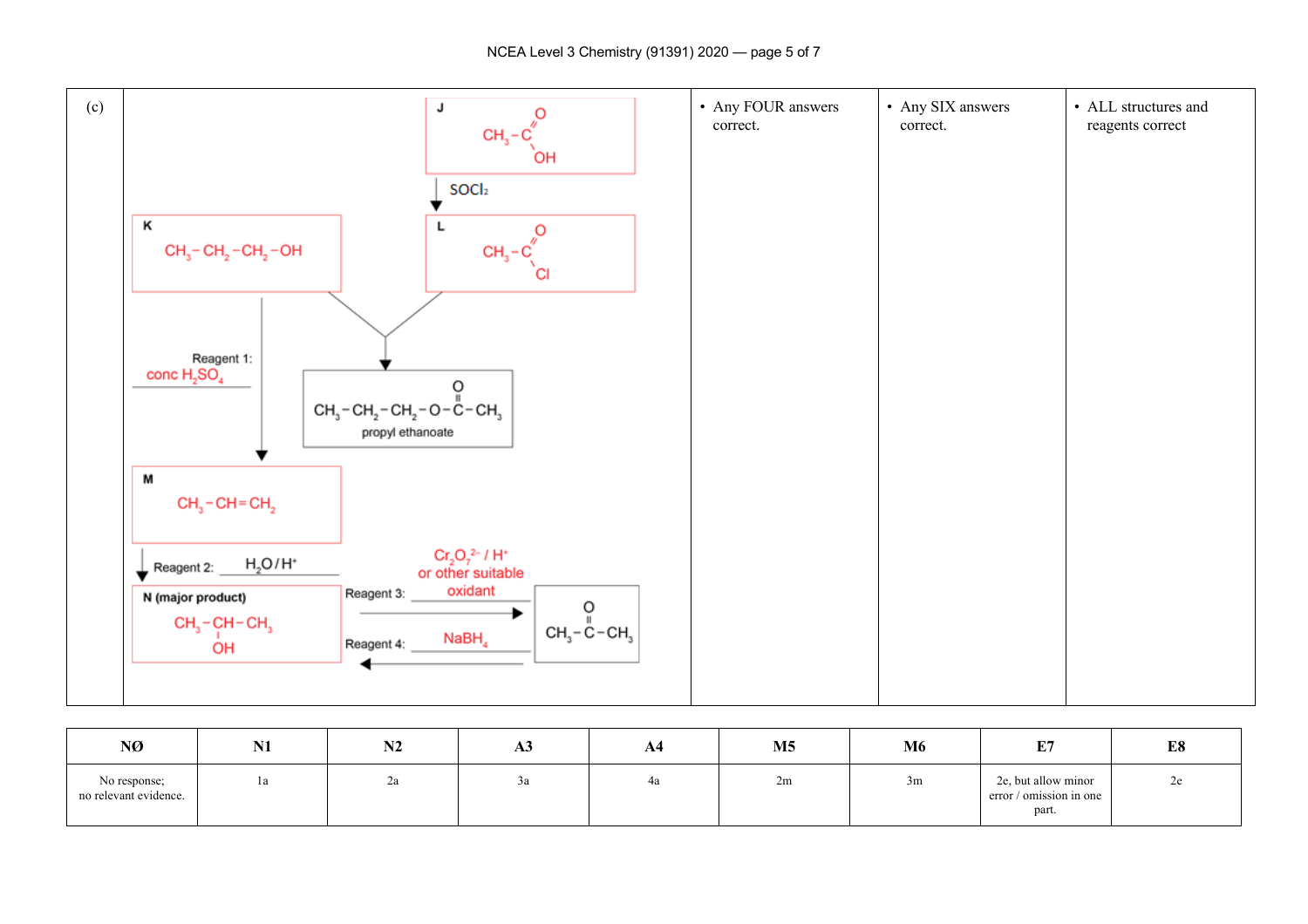| Q                   | <b>Evidence</b>                                                                                                                                                                                                                                                                                                                                                                                                                                           | <b>Achievement</b>                                                   | Merit                                                         | <b>Excellence</b>                                                                                                 |
|---------------------|-----------------------------------------------------------------------------------------------------------------------------------------------------------------------------------------------------------------------------------------------------------------------------------------------------------------------------------------------------------------------------------------------------------------------------------------------------------|----------------------------------------------------------------------|---------------------------------------------------------------|-------------------------------------------------------------------------------------------------------------------|
| <b>THREE</b><br>(a) | $\circ$<br>$\mathbf{H}$<br>$-C-N-$<br>Ĥ                                                                                                                                                                                                                                                                                                                                                                                                                   | • One peptide (amide) bond<br>circled.                               |                                                               |                                                                                                                   |
| (b)(i)              | $H_2N-CH_2-C-N-CH-COOH$<br>$HCH_2SH$<br>$H_2N-CH-C-N-CH_2-COOH$<br>$CH_2N+CH_2$<br>$CH_2SH$ $H$                                                                                                                                                                                                                                                                                                                                                           | • ONE dipeptide correct OR<br>TWO mostly correct with<br>minor error | • BOTH dipeptides correct.                                    |                                                                                                                   |
| (ii)                | In this hydrolysis reaction, water is used to break the larger organic<br>molecule into smaller organic molecules. (In this reaction, the<br>amide/peptide bond is broken).<br>Hydrolysis occurs in both acidic and basic conditions (using an<br>aqueous acid such as HCl or aqueous base such as NaOH).<br>The rate of reaction for both can be increased by heating under reflux.<br>Products from basic hydrolysis<br>Products from acidic hydrolysis | • Describes a hydrolysis<br>reaction.                                | • Explains the hydrolysis<br>reaction, including<br>reagents. | • All FOUR correct structures<br>from hydrolysis.<br><b>AND</b><br>Fully explains hydrolysis<br>and requirements. |
|                     | $H_3N$ – CH – COOH<br>$H_2N-CH-COO$ <sup>-</sup><br>CH <sub>2</sub> OH<br>CH <sub>2</sub> OH<br>$H_3N$ – CH – COOH<br>$H_2N-CH-COO$ <sup>-</sup><br>CH <sub>2</sub><br>CH <sub>3</sub>                                                                                                                                                                                                                                                                    | • ONE structure correct.                                             | • TWO structures correct.                                     |                                                                                                                   |